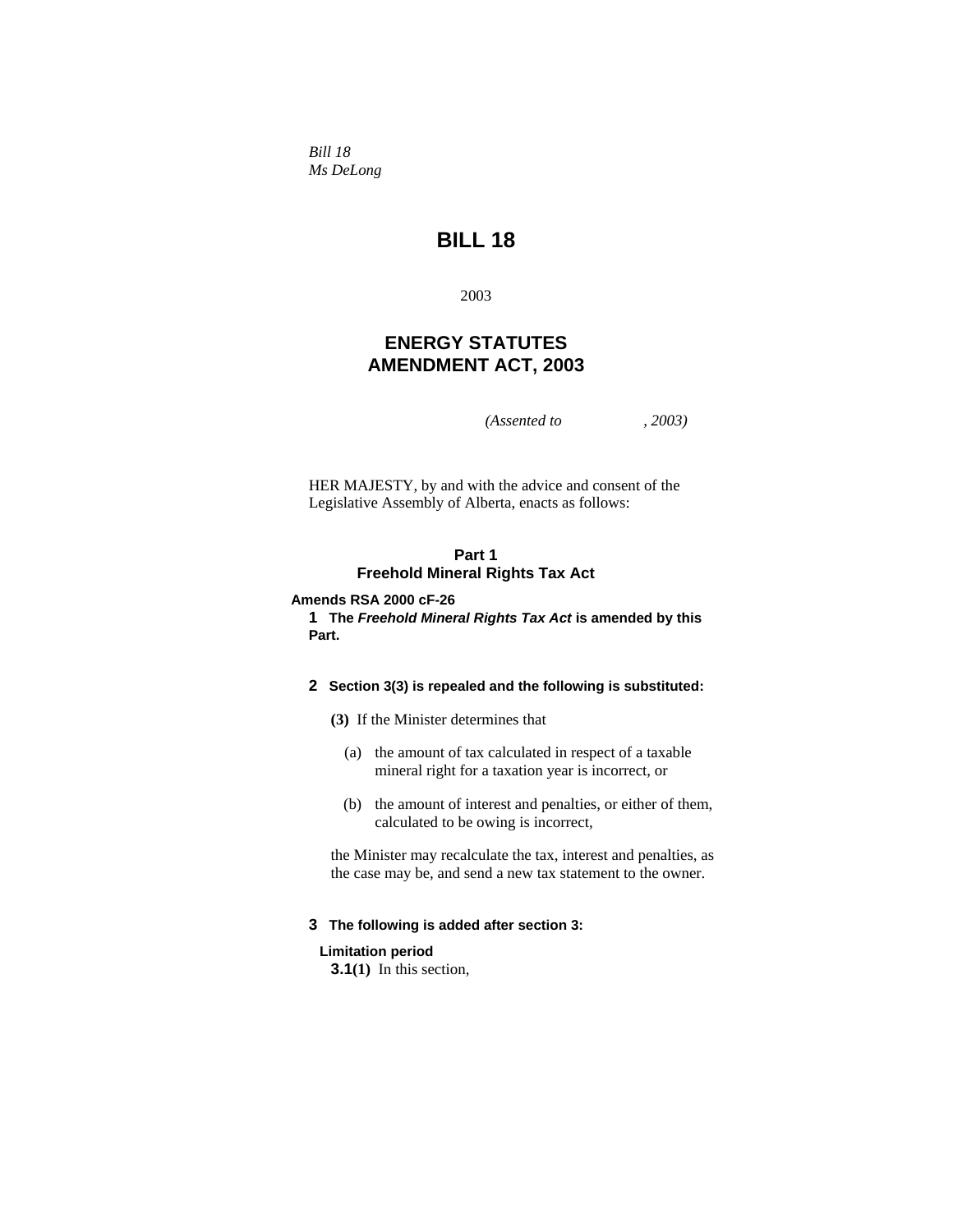- (a) "claim" means claim as defined in section 1(a) of the *Limitations Act*;
- (b) "recalculation period" means, in relation to any tax under this Act in respect of a taxable mineral right, the 4-year period under section 3(5)(b) to recalculate that tax, including any extension of that period permitted by this Act;
- (c) "remedial order" means remedial order as defined in section 1(i) of the *Limitations Act*.

**(2)** The *Limitations Act* does not apply to a claim in relation to any tax under this Act in respect of a taxable mineral right, in relation to any interest or penalties arising under this Act, or in relation to an overpayment of any of them.

**(3)** No proceedings may be commenced by the Crown or any other person for a remedial order in relation to a claim for any tax, interest or penalties referred to in subsection (2), or in relation to an overpayment of any of them, more than 3 years after the end of the recalculation period for that tax.

**(4)** Subsection (3) does not apply in respect of a claim by the Crown for any tax, interest or penalties referred to in subsection  $(2)$  where section  $3(5)(a)$  applies.

# **4 Section 12 is repealed and the following is substituted:**

### **Application of payment**

**12(1)** Where a person owes more than one amount under this Act and payment is made in respect of any of those amounts, the Minister may, subject to the regulations, determine the order in which, and the extent to which, the payment will be applied among those amounts, whether or not the person specifies how the payment is to be applied.

**(2)** Where any amount is owing by a person, whether under this Act or otherwise, to the Crown in right of Alberta or a Provincial agency as defined in the *Financial Administration Act*, the Minister may recover that amount by way of a set-off against any amount owing to that person by the Crown in right of Alberta pursuant to this Act or any other enactment under the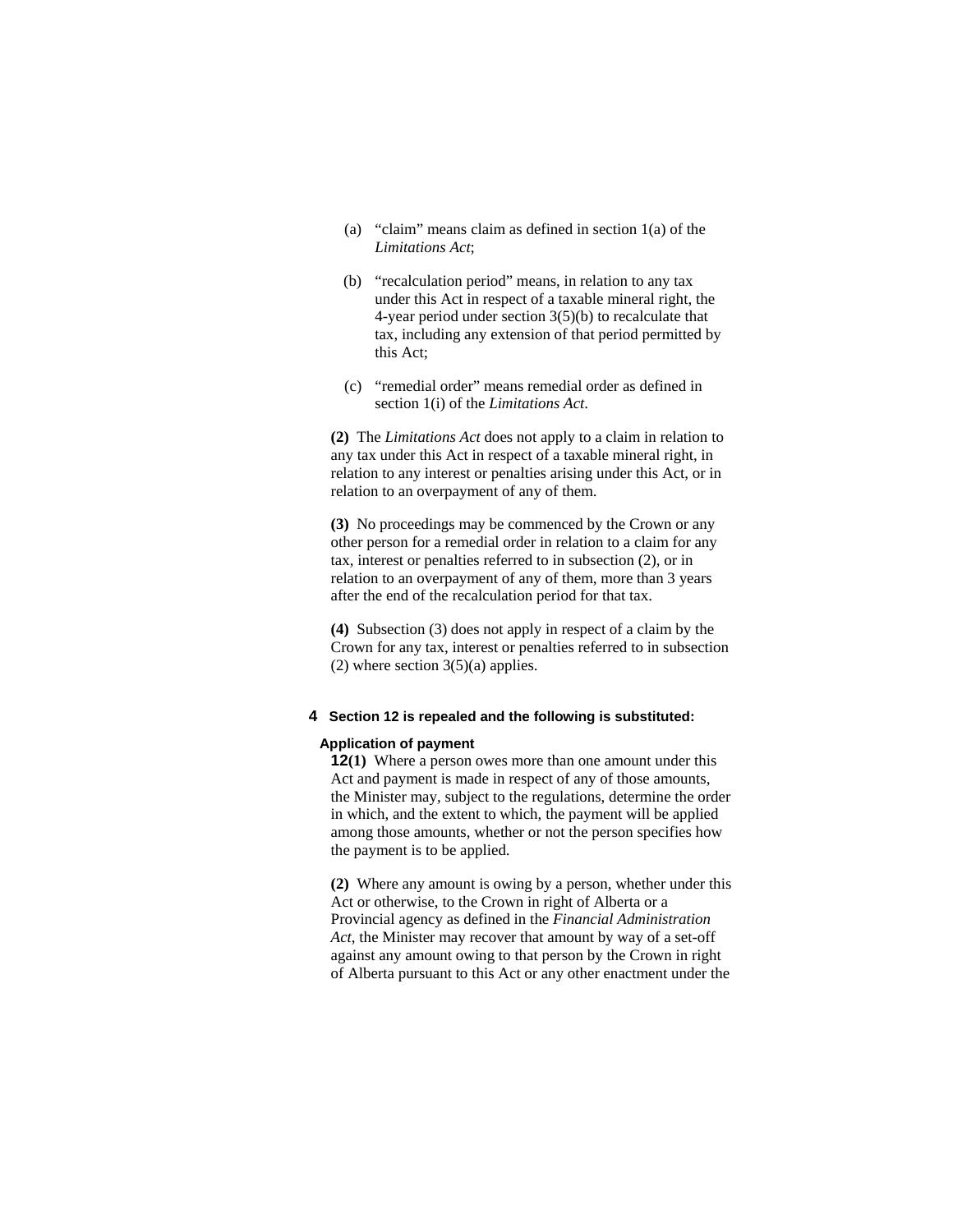administration of the Minister or an agreement as defined in the *Mines and Minerals Act*.

# **5 Section 23(1) is amended by adding the following after clause (e):**

 (e.1) respecting the application of payments made in respect of amounts owing under this Act;

# **Part 2 Mines and Minerals Act**

#### **Amends RSA 2000 cM-17**

**6 The** *Mines and Minerals Act* **is amended by this Part.** 

### **7 Section 5(1) is amended**

- **(a) in clause (n) by adding** ", in respect of an agreement or otherwise," **after** "Alberta";
- **(b) by repealing clause (q) and substituting the following:**
	- (q) respecting the imposition of pecuniary penalties payable to the Crown, the circumstances in which the penalties may be imposed, the person liable to pay the penalties and the time by which the penalties must be paid;

### **8 Section 20 is amended by adding the following after subsection (2):**

**(2.1)** Where 2 or more persons are recorded with the Department as lessees of an agreement,

- (a) those lessees in relation to the Crown are jointly responsible for the obligations and liabilities that arise under that agreement, notwithstanding that the agreement was issued before, on or after the coming into force of this subsection, and
- (b) a judgment in favour of the Crown against one or more of those lessees or a release by the Crown in favour of one or more of those lessees does not preclude the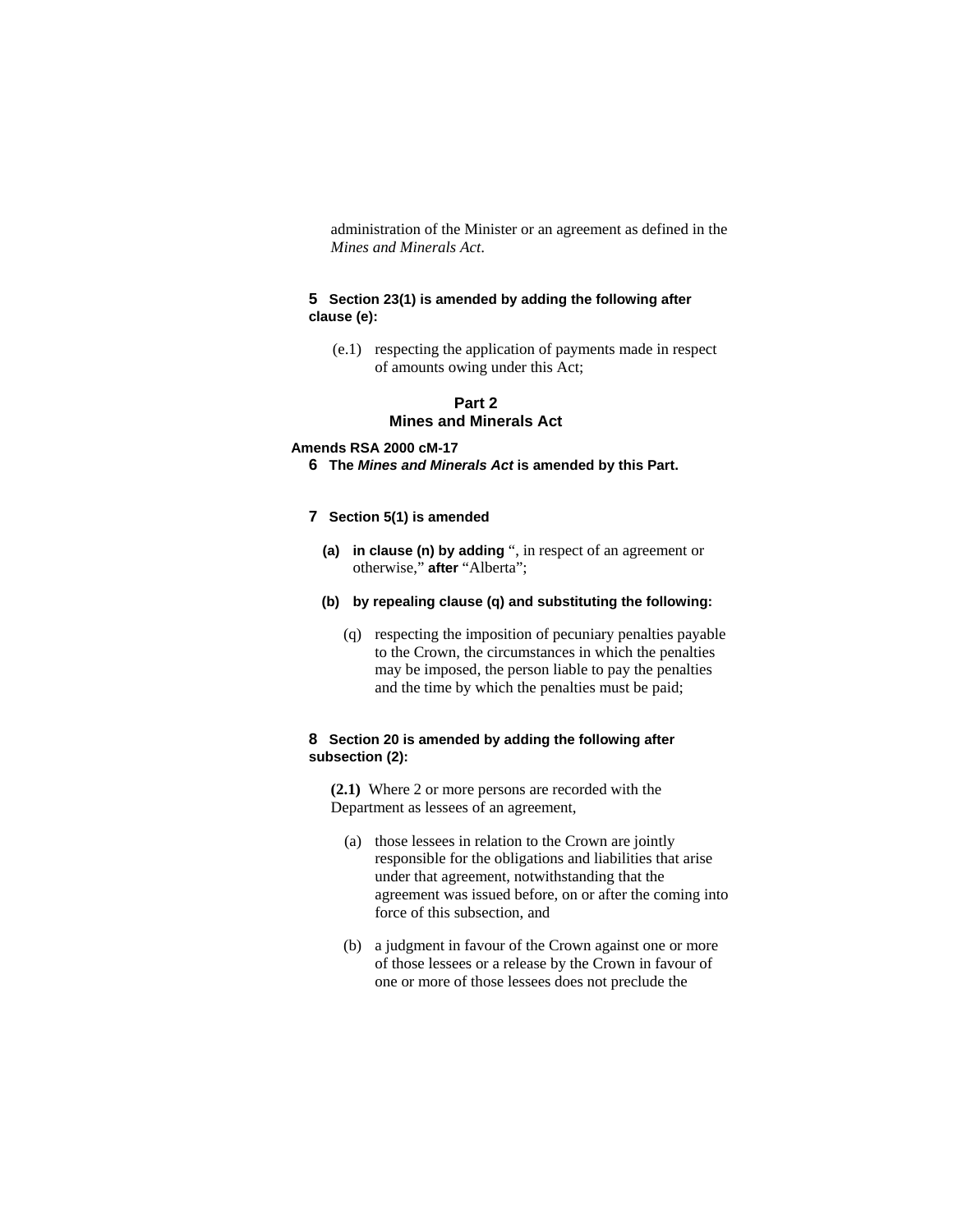Crown from obtaining judgment against the other lessees in the same or a separate proceeding.

# **9 Section 24 is amended by repealing clause (b) and substituting the following:**

- (b) if the lessee does not consent as provided in clause (a),
	- (i) cancel the agreement as to all or part of its location, or
	- (ii) amend the agreement to remove a misdescribed zone from the whole or part of its location,

 subject to the payment of compensation in accordance with the regulations.

# **10 Sections 38 and 39 are repealed and the following is substituted:**

### **Calculations and recalculations**

**38(1)** In this section,

- (a) "offset compensation" means amounts that a lessee elects to pay to the Crown in relation to an obligation referred to in section 83(1)(e);
- (b) "royalty proceeds" means amounts owing
	- (i) on account of a money royalty,
	- (ii) in respect of the Crown's royalty share of a mineral when disposed of by an agent, or
	- (iii) on account of royalty compensation.

**(2)** Where the Minister considers it appropriate to do so, the Minister may, in accordance with this section, calculate, recalculate or make additional calculations of any of the following:

- (a) the Crown's royalty share of a mineral;
- (b) any royalty proceeds;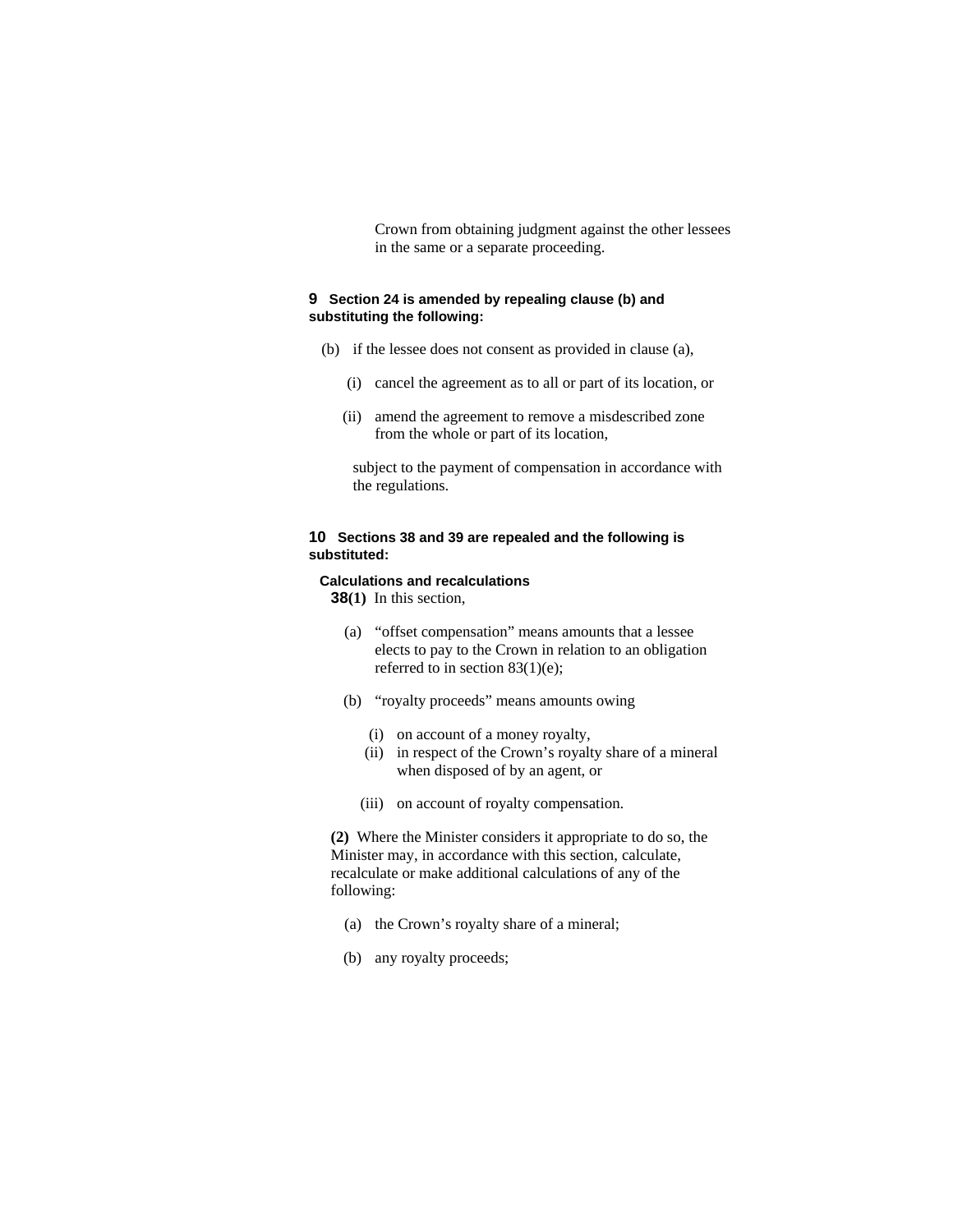- (c) any credit or other deduction permitted by the regulations from the Crown's royalty share of a mineral or from royalty proceeds;
- (d) any reduction or exemption from payment permitted by the regulations of the Crown's royalty share of a mineral or of royalty proceeds;
- (e) any offset compensation;
- (f) any interest or penalty arising or imposed under the regulations.

**(3)** A calculation, recalculation or additional calculation of any amount referred to in subsection (2) may be made by the Minister

- (a) on the Minister's own initiative, or
- (b) on receipt of a request in writing that is made by the lessee, the lessee's agent or any other person authorized by the regulations to make the request in accordance with any terms and conditions specified by the Minister.

**(4)** A calculation, recalculation or additional calculation of any amount referred to in subsection (2) may be made,

- (a) subject to subsection (6), within 4 years after the end of the calendar year in which
	- (i) the mineral that is the subject of the calculation, recalculation or additional calculation was recovered in a case to which subsection (2)(a) applies,
	- (ii) the amount referred to in subsection  $(2)(b)$ , (e) or (f), as the case may be, became owing, or
	- (iii) the amount of any credit, deduction, reduction or exemption referred to in subsection  $(2)(c)$  or  $(d)$  was first determined by the Minister,
- or
- (b) notwithstanding clause (a), at any time if the calculation, recalculation or additional calculation is made necessary by reason of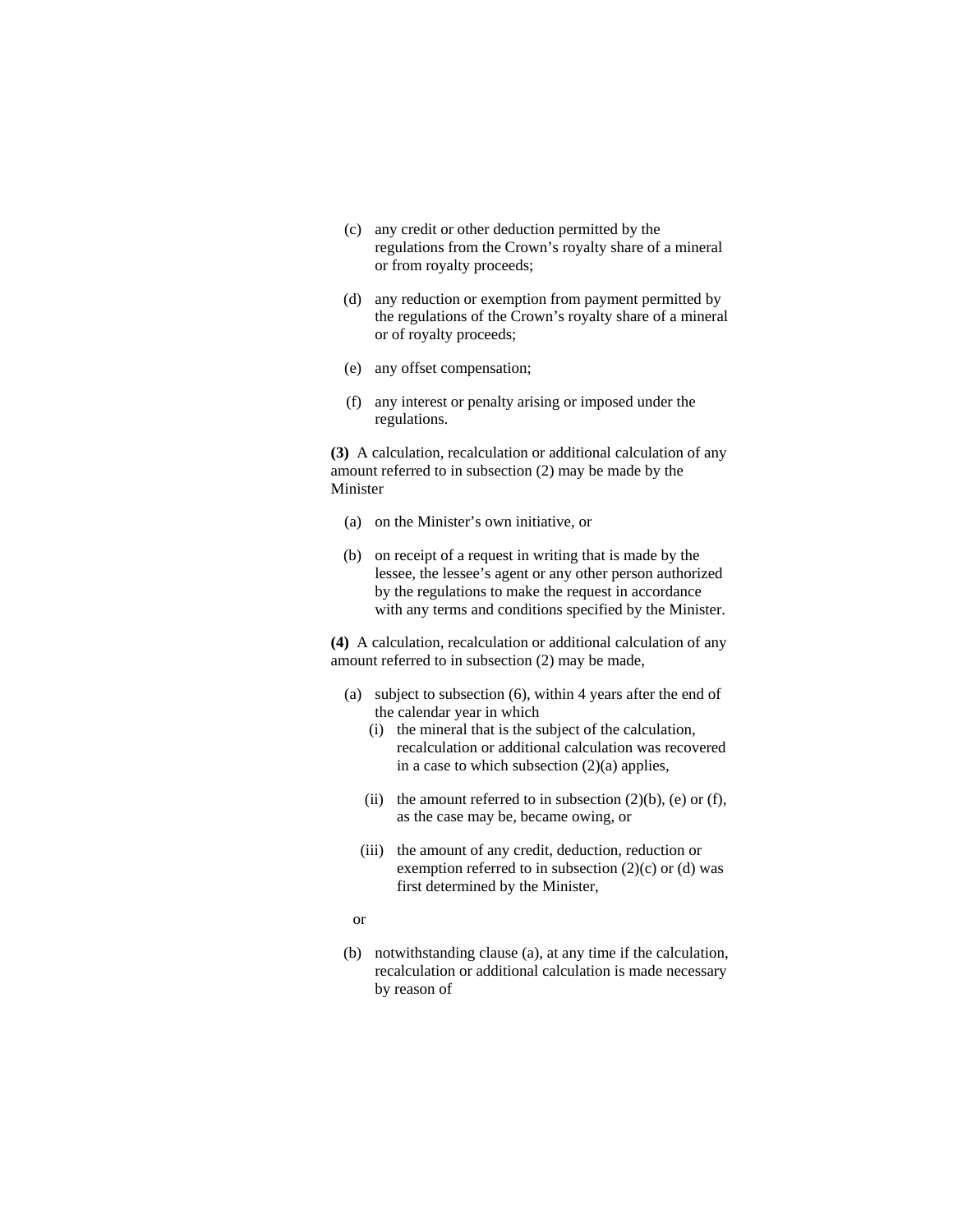- (i) fraud, or
- (ii) misrepresentation attributable to neglect, carelessness or wilful default

in the filing or submission of any report or other information under this Act.

**(5)** Subject to subsection (6), where the calculation, recalculation or additional calculation of any amount referred to in subsection (2) is made

- (a) pursuant to a written request in accordance with subsection  $(3)(b)$ , or
- (b) as a result of an audit or examination under section 47(5),

and the written request is received or the audit or examination is commenced in the 4th year as calculated under subsection (4)(a), that 4-year period is extended by one year.

**(6)** The period for recalculation and auditing of costs, charges and expenses relating to reclamation in respect of a mine or mining operations shall be determined pursuant to the regulations.

### **Objection to calculation or recalculation of royalty**

**39(1)** A lessee, a lessee's agent and any other person authorized by the regulations to make an objection may, in accordance with the terms and conditions specified by the Minister and in the form and manner and within the time specified by the Minister, object to a calculation, recalculation or additional calculation of any amount referred to in section 38(2) with respect to the lessee.

**(2)** On receipt of an objection under subsection (1), the Minister may recalculate or make additional calculations of any amount referred to in section 38(2) that the Minister considers appropriate.

# **Limitation of actions**

**39.1(1)** In this section,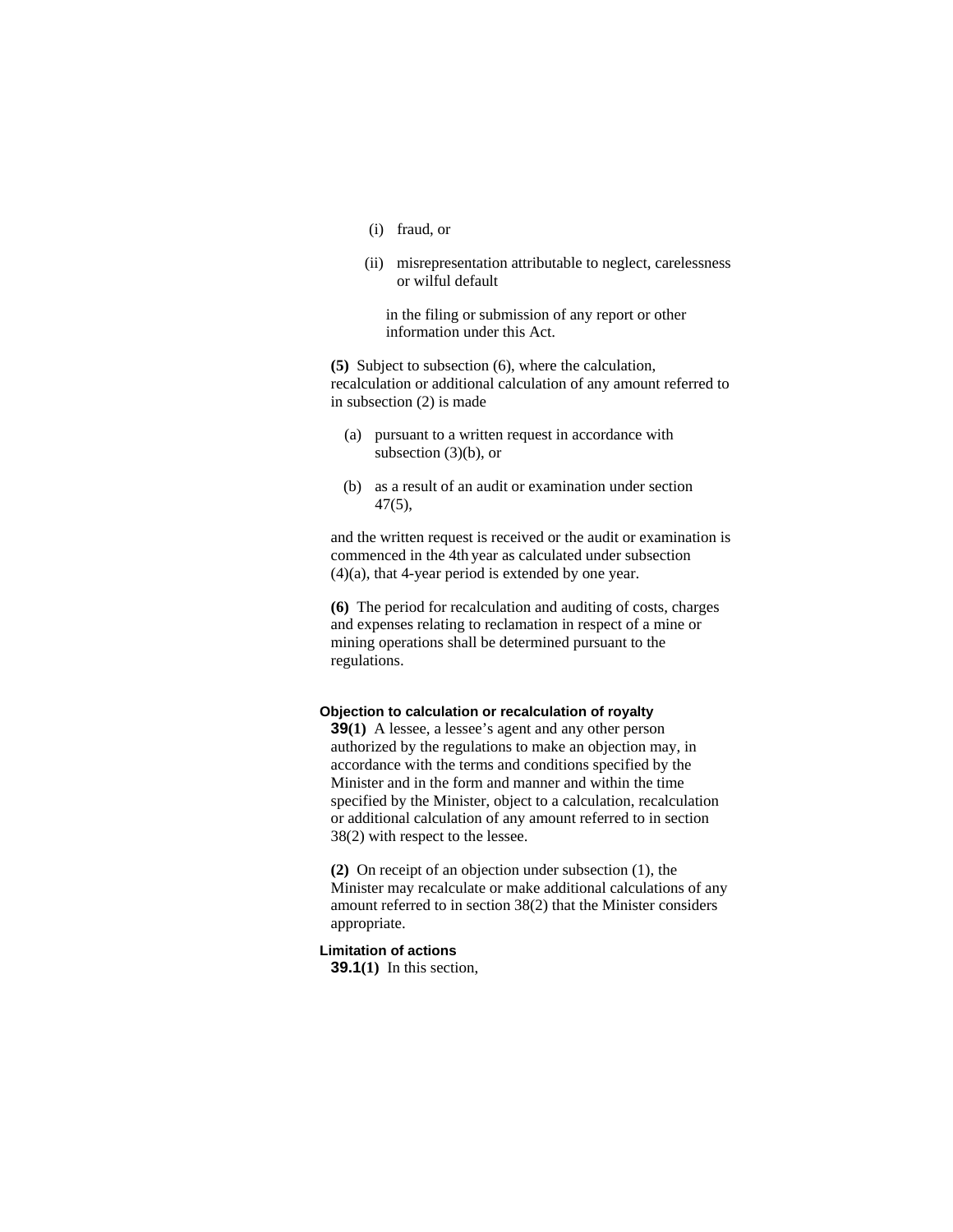- (a) "calculation period" means, in respect of an amount referred to in section 38(2), the applicable period of time under section 38, including any extensions of that period permitted by this Act, to calculate, recalculate or make additional calculations in respect of that amount;
- (b) "claim" means claim as defined in section 1(a) of the *Limitations Act*;
- (c) "remedial order" means remedial order as defined in section 1(i) of the *Limitations Act*.
- **(2)** The *Limitations Act* does not apply to a claim
	- (a) in respect of an amount referred to in section 38(2) or in respect of an overpayment of that amount;
	- (b) in respect of an amount payable to the Crown under section 55 or in respect of an overpayment of that amount;
	- (c) by the Crown to establish or confirm the Crown's ownership of any mines or minerals;
	- (d) by the Crown for an accounting in relation to any benefit derived by someone other than the Crown from any mines or minerals the Crown's ownership of which is established or confirmed in relation to a claim under clause (c).

**(3)** No proceedings may be commenced by the Crown or any other person for a remedial order in respect of a claim for an amount referred to in subsection (2)(a) more than 3 years after the end of the calculation period for that amount.

**(4)** Subsection (3) does not apply in respect of a claim by the Crown for an amount referred to in subsection (2)(a) where the calculation period for the amount arises under section 38(4)(b).

**(5)** No proceedings may be commenced by the Crown or any other person for a remedial order in respect of a claim for an amount referred to in subsection (2)(b) more than 2 years after the date on which the direction to pay was issued under section 55 in respect of the amount.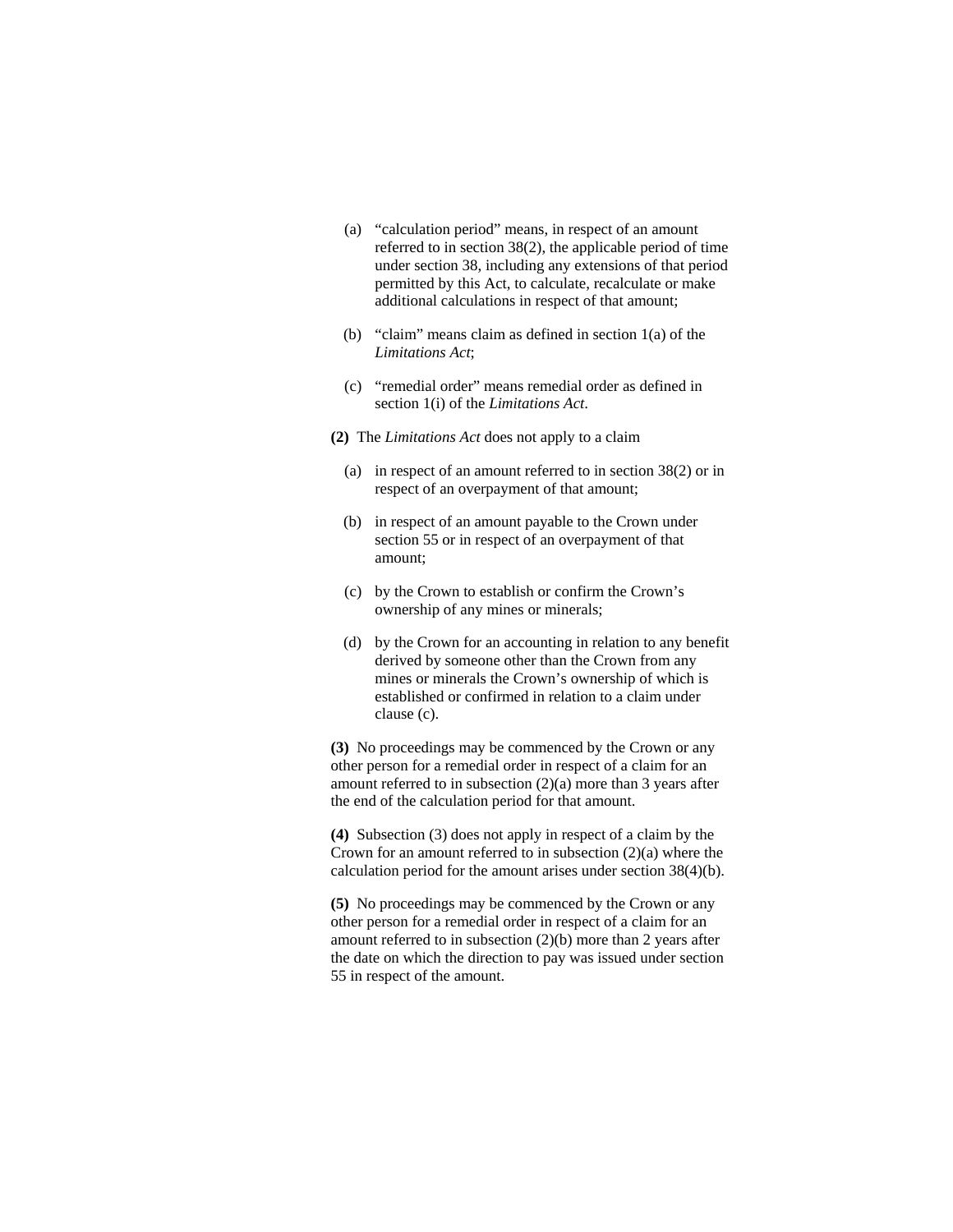# **11 Section 41 is repealed and the following is substituted:**

### **Application of payment**

**41** Where a person owes more than one amount under this Act, in respect of agreements or otherwise, and payment is made in respect of any of those amounts, the Minister may, subject to the regulations, determine the order in which, and the extent to which, the payment will be applied among those amounts, whether or not the person specifies how the payment is to be applied.

### **12 Section 46(4) is repealed and the following is substituted:**

**(4)** Where any amount is owing by any person to the Crown in right of Alberta or a Provincial agency as defined in the *Financial Administration Act*, whether under this Act or otherwise, the Minister may recover that amount by way of set-off against any amount owing to that person by the Crown in right of Alberta in respect of an agreement or pursuant to this Act or any other enactment under the administration of the Minister.

### **13 The following is added after section 46:**

#### **Deposits**

**46.1(1)** Any money paid by a person to the Crown in right of Alberta under this or any other enactment under the administration of the Minister as a deposit or to increase a deposit

- (a) is to be paid into the General Revenue Fund, and
- (b) is to be refunded to that person when that person is no longer required to maintain the deposit.

**(2)** Notwithstanding subsection (1)(b), any amount to be refunded to a person under subsection (1) is subject to any rights of the Crown in right of Alberta to set off against the refundable amounts any amount owing by that person to the Crown in right of Alberta.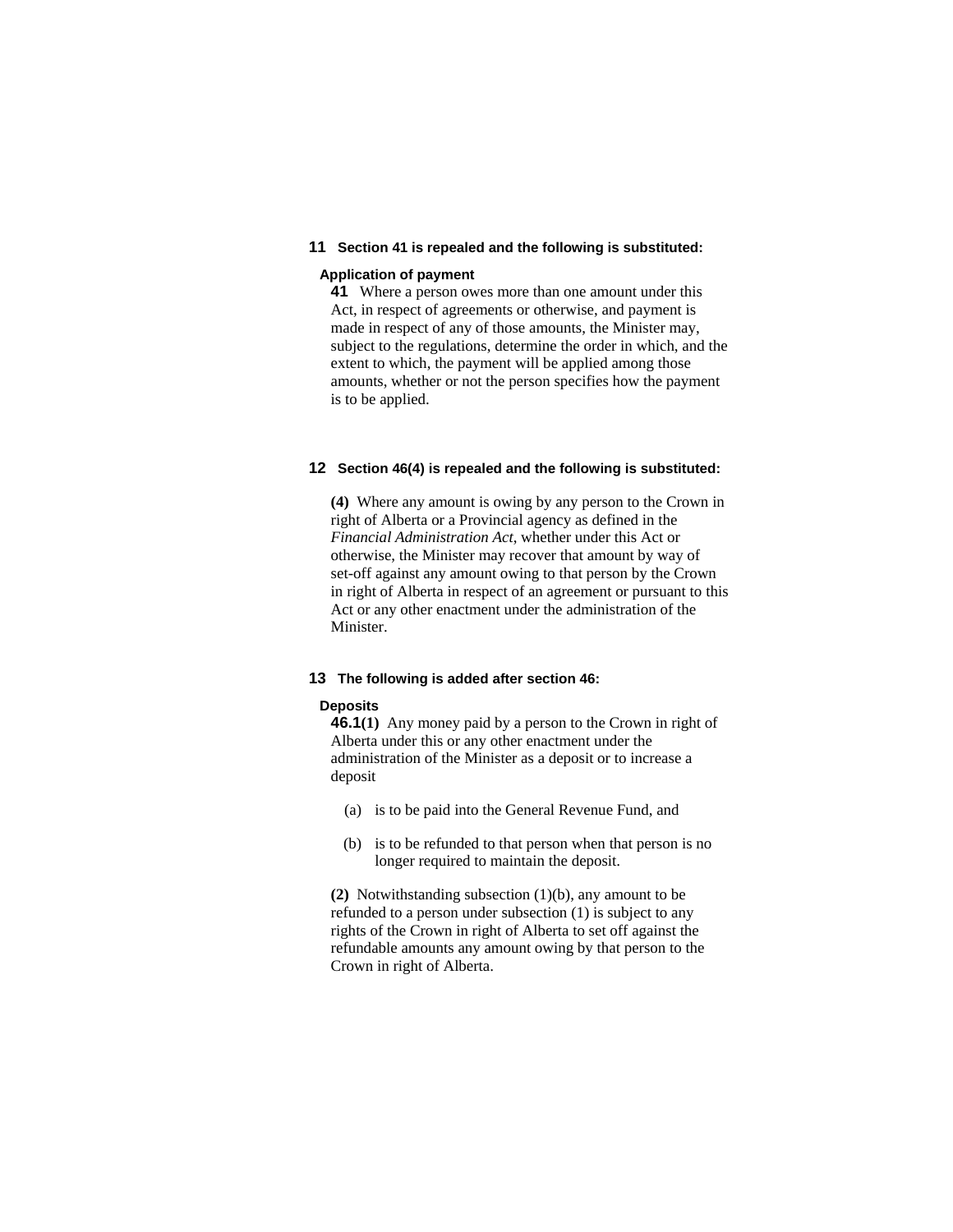# **14 Section 55 is repealed and the following is substituted:**

### **Compensation for unauthorized taking**

**55(1)** Where the Minister has grounds to believe that a person has contravened section 54(1), the Minister may do one or more of the following:

- (a) in writing impose a penalty on that person and direct that person to pay the penalty to the Minister within the time specified in the direction in an amount determined under the regulations;
- (b) in writing require that person to forfeit to the Crown in right of Alberta any information or data obtained as a result of the contravention;
- (c) disqualify that person from bidding on an agreement if the Minister is of the opinion that information or data obtained as a result of the contravention may give that person an advantage over others in bidding for the agreement;
- (d) cancel any agreement to which that person is a party where the Minister is of the opinion that information or data obtained as a result of the contravention may have given that person an advantage over others in acquiring the agreement.

**(2)** The Minister must refund the money paid to acquire an agreement that is cancelled under subsection (1)(d).

**(3)** Any penalty imposed pursuant to a direction under subsection (1) is recoverable by the Minister in an action in debt.

**(4)** Section 43 applies to a penalty owing under this section in the same way as if it were liability in respect of royalty on a mineral.

### **15 Section 67 is amended**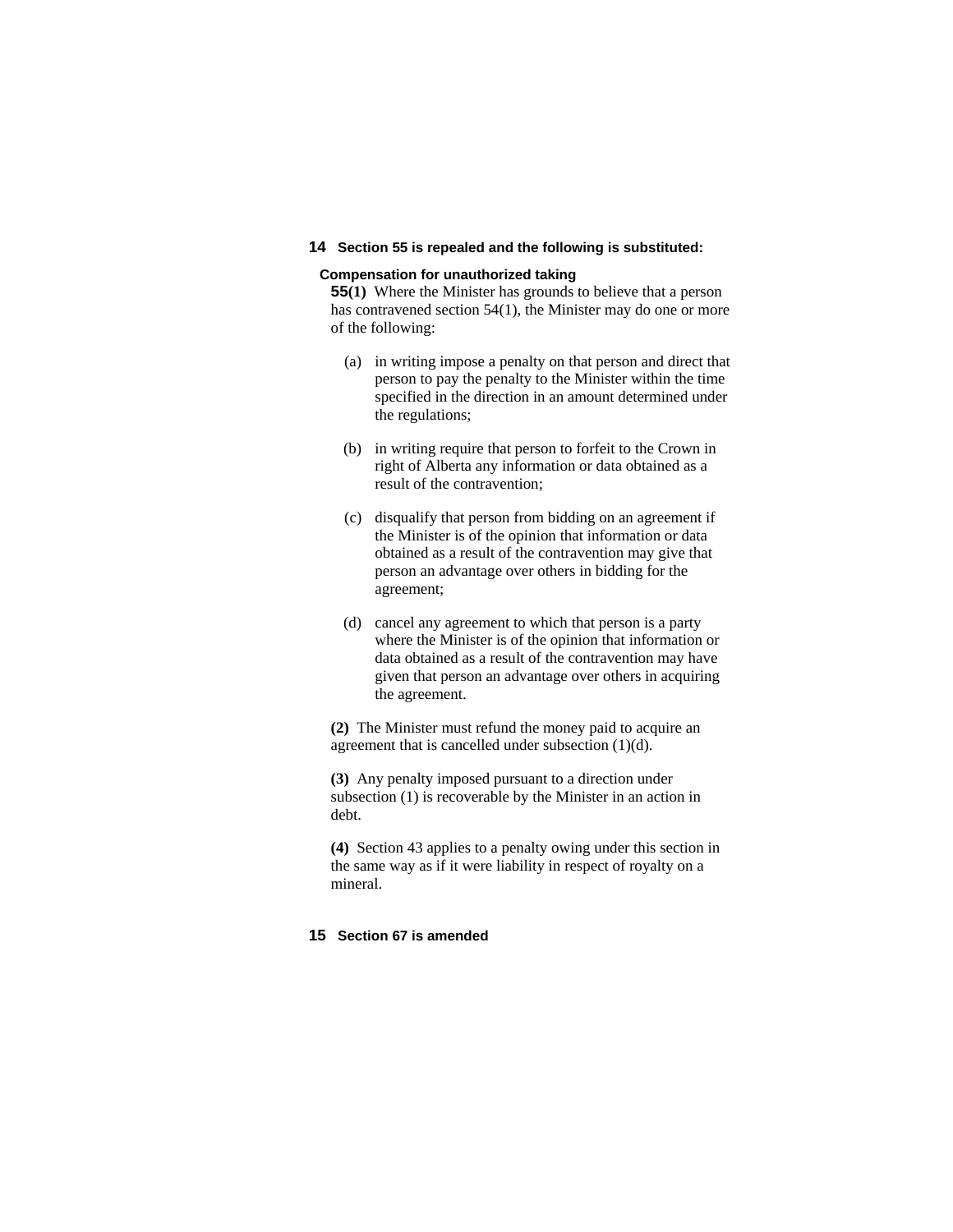- **(a) in subsection (1) by adding** "but, subject to subsection (2), does not grant any rights to any natural gas, including coalbed methane" **after** "of the lease";
- **(b) in subsection (2) by adding** ", including coalbed methane," **after** "natural gas".

**16 Section 69(1) is amended by adding** ", unless otherwise directed by the Minister," **after** "coal mine shall".

**17 Section 77 is amended by striking out** "quarriable minerals" **and substituting** "minerals defined under the regulations as metallic and industrial minerals".

**18 Section 83(1)(e) is amended by striking out** "laterally".

### **19 The following is added after section 87:**

#### **Solution gas**

**87.1(1)** In this section, "solution gas" means a gas that is dissolved in crude bitumen under initial reservoir conditions and includes any of that gas that evolves as a result of changes in pressure or temperature, or both, due to human disturbance.

**(2)** An agreement granting rights in respect of oil sands that is issued on or after January 1, 2001, grants the right to solution gas.

**(3)** Nothing in this section is to be construed so as to affect in any manner any agreements issued before January 1, 2001 with respect to any rights granted in respect of oil sands.

# **20 The following is added after section 91:**

### **Obligations to run with agreement, etc.**

**91.1(1)** Where a transfer is registered under section 91 with respect to the whole of an agreement, a specified undivided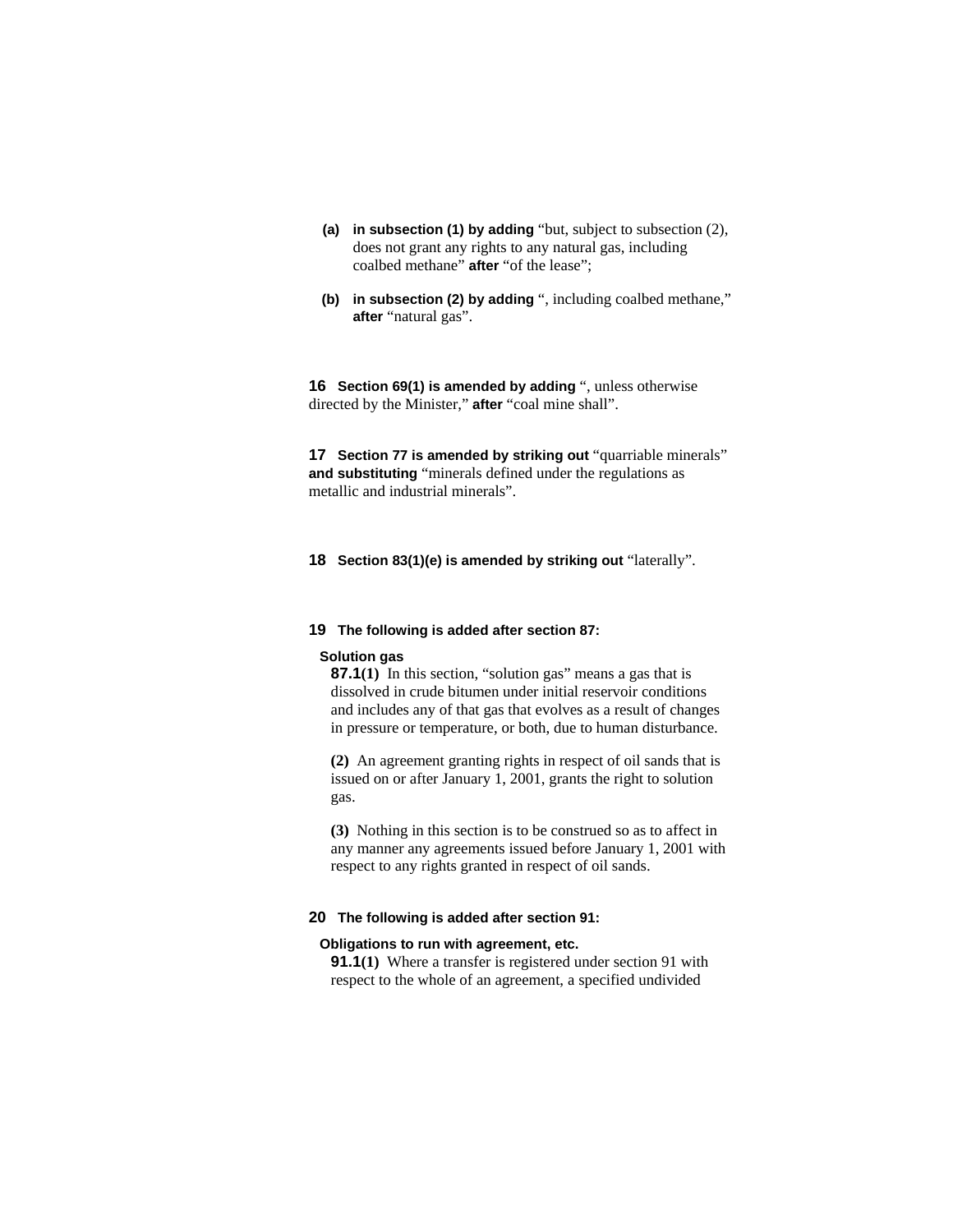interest in an agreement or a part of the location contained in an agreement,

- (a) any obligation or liability arising under the agreement that existed before the transfer was registered continues, on and after the registration of the transfer, to run with the agreement, interest or part of the location transferred, and
- (b) the transferee and the transferor and any other person recorded with the Department as a lessee of the agreement prior to the transfer are jointly responsible for any obligation or liability referred to in clause (a).

**(2)** With respect to any obligation or liability referred to in subsection  $(1)$ ,

- (a) any judgment in favour of the Crown in respect of that obligation or liability against one or more of the persons referred to in subsection (1)(b), or
- (b) any release by the Crown in respect of that obligation or liability in favour of one or more of the persons referred to in subsection  $(1)(b)$

does not preclude the Crown from obtaining judgment against any of the other persons referred to in subsection (1)(b) in the same or a separate proceeding.

### **21 Section 102 is amended**

### **(a) by repealing subsection (1) and substituting the following:**

### **Unit agreement**

**102(1)** The Minister may on behalf of the Crown enter into an agreement providing for the combining of interests in a mineral occurring in a subsurface reservoir underlying one or more tracts to facilitate the co-ordinated management of operations for any one or more of the following:

 (a) the recovery of the mineral from the subsurface reservoir;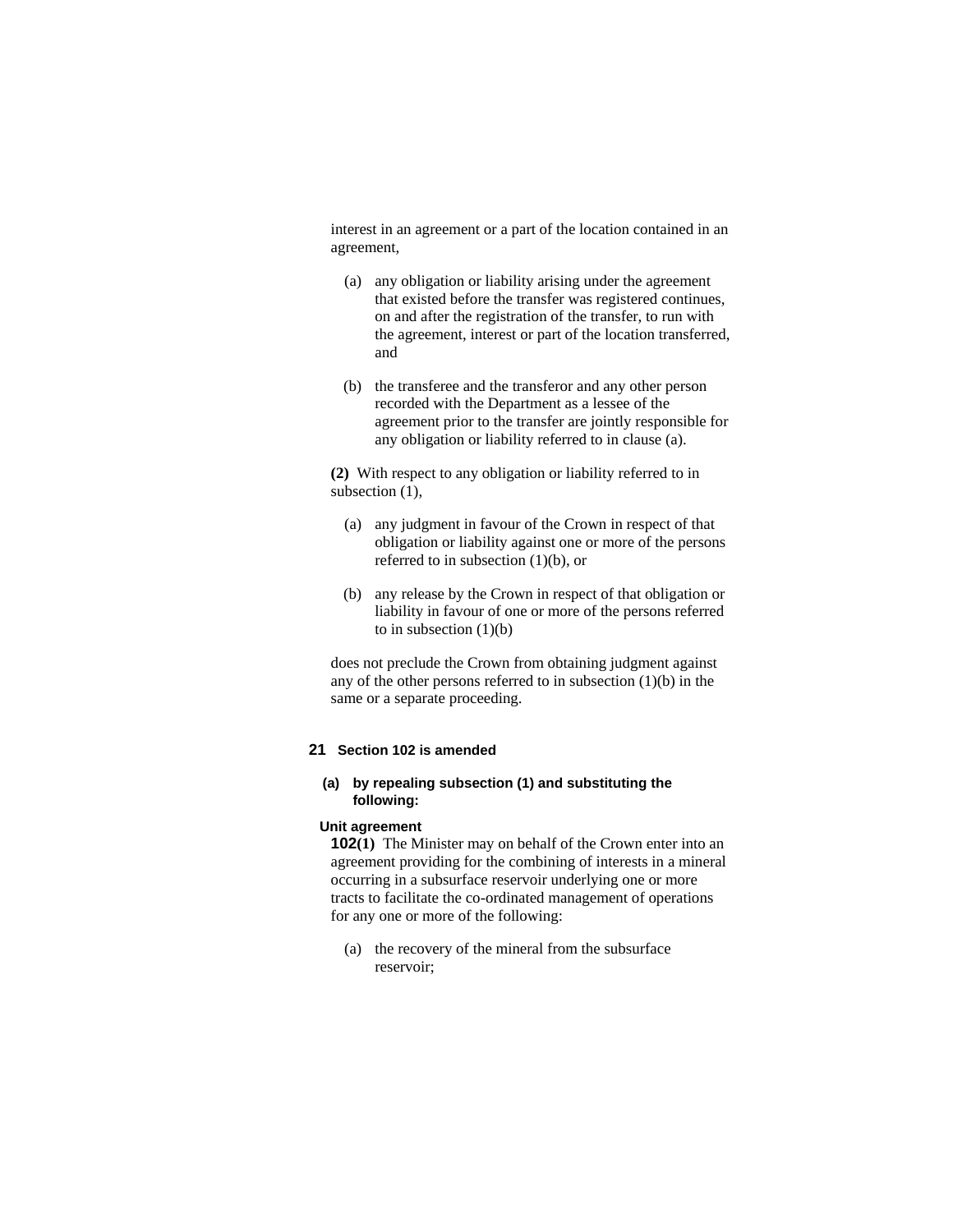- (b) the use of the subsurface reservoir for the purposes of storage of fluid mineral substances and the combining of interests in the storage rights in respect of that subsurface reservoir;
- (c) the recovery of fluid mineral substances injected into or stored in the subsurface reservoir.
- **(b) in subsection (3)(g) by striking out** "of a mineral" **and substituting** "or extraction of a mineral or a stored substance".

# **Part 3 Repeals and Coming into Force**

**22 The** *Mines and Minerals Amendment Act***, RSA 2000 c19(Supp), is repealed.**

**23 This Act comes into force on Proclamation.** 

#### **Explanatory Notes**

# **Part 1 Freehold Mineral Rights Tax Act**

**1** Amends chapter F-26 of the Revised Statutes of Alberta 2000.

**2** Section 3(3) presently reads:

*(3) If the Minister, as a result of receiving new information or corrected information, determines that the amount of tax calculated in respect of a taxable mineral right for a taxation year was incorrect, the Minister may recalculate the tax in accordance with that information and send a new tax statement to the owner.* 

**3** Limitation period for actions under the Freehold Mineral Rights Tax Act.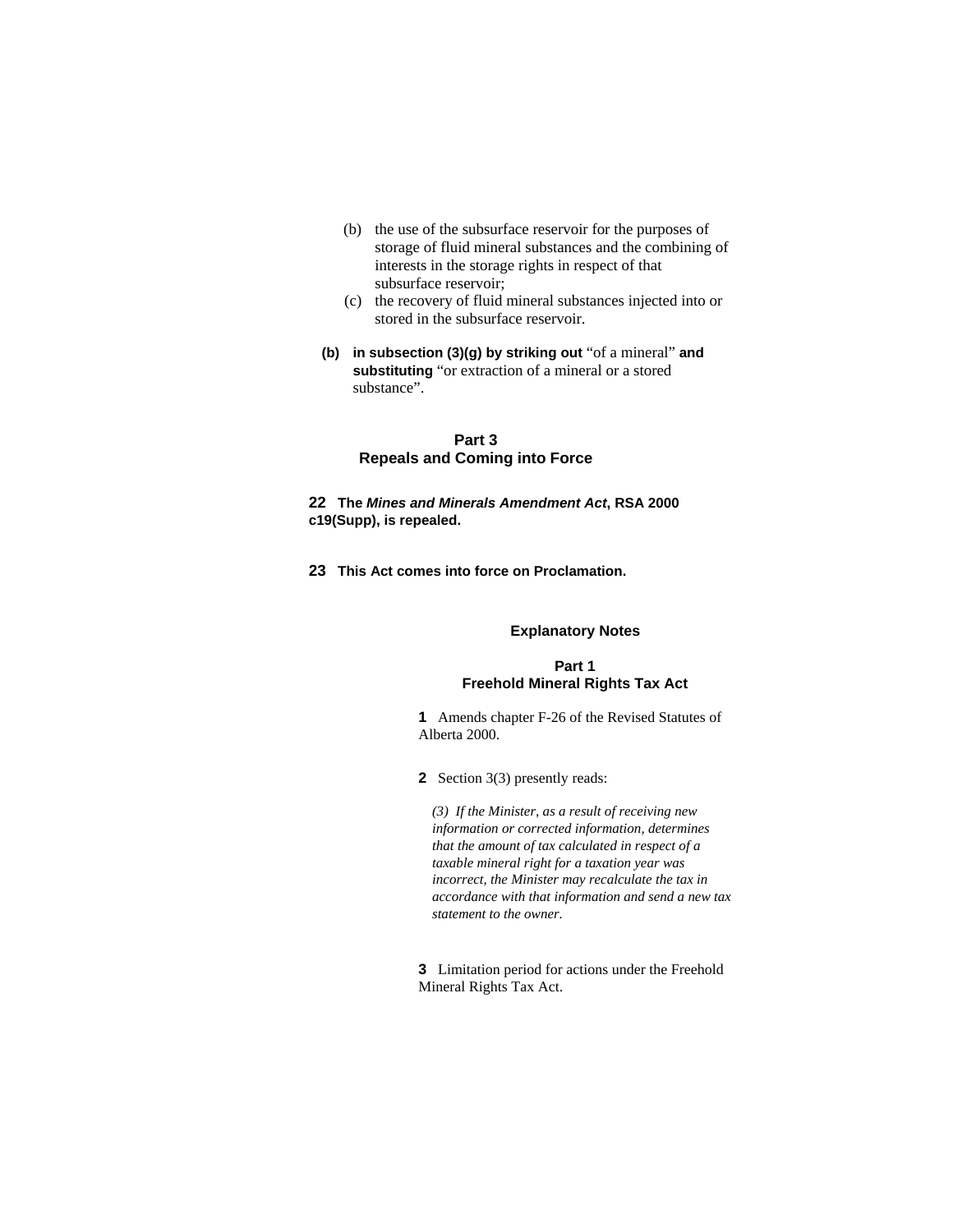#### **4** Section 12 presently reads:

*12(1) A payment made on account of tax with respect to a mineral right shall be applied* 

- *(a) first, on the interest and penalties charged, if any,*
- *(b) 2nd, on the tax in arrears, if any, and*
- *(c) 3rd, on the current tax.*

*(2) Subject to subsection (1), if a person pays tax on account of 2 or more taxable mineral rights and does not specify the amount of the payment to be applied to the tax payable in respect of each taxable mineral right, the Minister may apply the payment to reduce the tax payable in respect of any one or more of the taxable mineral rights.* 

**5** Section 23(1)(e) presently reads:

*23(1) The Lieutenant Governor in Council may make regulations* 

 *(e) respecting the payment of interest by the Crown on overpayments;* 

# **Part 2 Mines and Minerals Act**

**6** Amends chapter M-17 of the Revised Statutes of Alberta 2000.

**7** Section 5(1)(n) and (q) presently read:

*5(1) The Lieutenant Governor in Council may make regulations* 

 *(n) respecting the application of money paid to the Crown in right of Alberta under this Act;*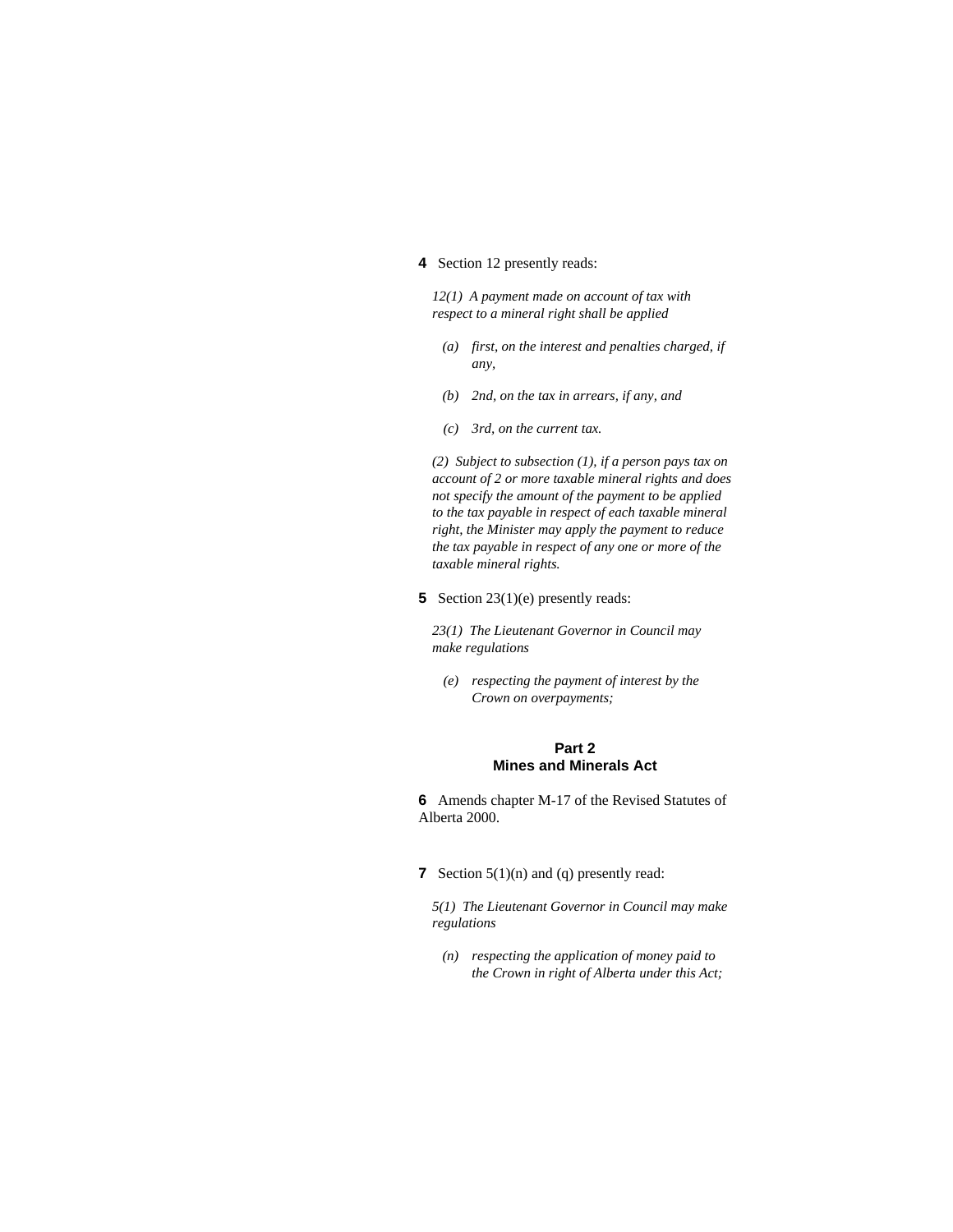- *(q) respecting the imposition of pecuniary penalties for* 
	- *(i) failure to furnish information in accordance with regulations under clause (j),*
	- *(ii) failure to furnish in accordance with another Act under the Minister's administration information that is, by reason of regulations under clause (k), deemed to be required to be furnished pursuant to this Act,*
	- *(iii) failure to deliver the Crown's royalty share of a mineral, or failure to pay a money royalty or money owing in respect of the disposal of the Crown's royalty share of a mineral or failure to pay royalty compensation to the Crown, as and when required under the regulations, and*
	- *(iv) engaging in or attempting to engage in an act, agreement, arrangement, transaction or operation that is of a type specified in the regulations in order to reduce* 
		- *(A) the Crown's royalty share in respect of a mineral,*
		- *(B) the amount owing on account of a money royalty,*
		- *(C) the consideration given for the Crown's royalty share when it is disposed of by an agent, or*
		- *(D) the amount owing on account of royalty compensation;*

### **8** Section 20(2) presently reads:

*(2) An agreement issued in accordance with subsection (1) is binding on the Crown in right of Alberta and the lessee.*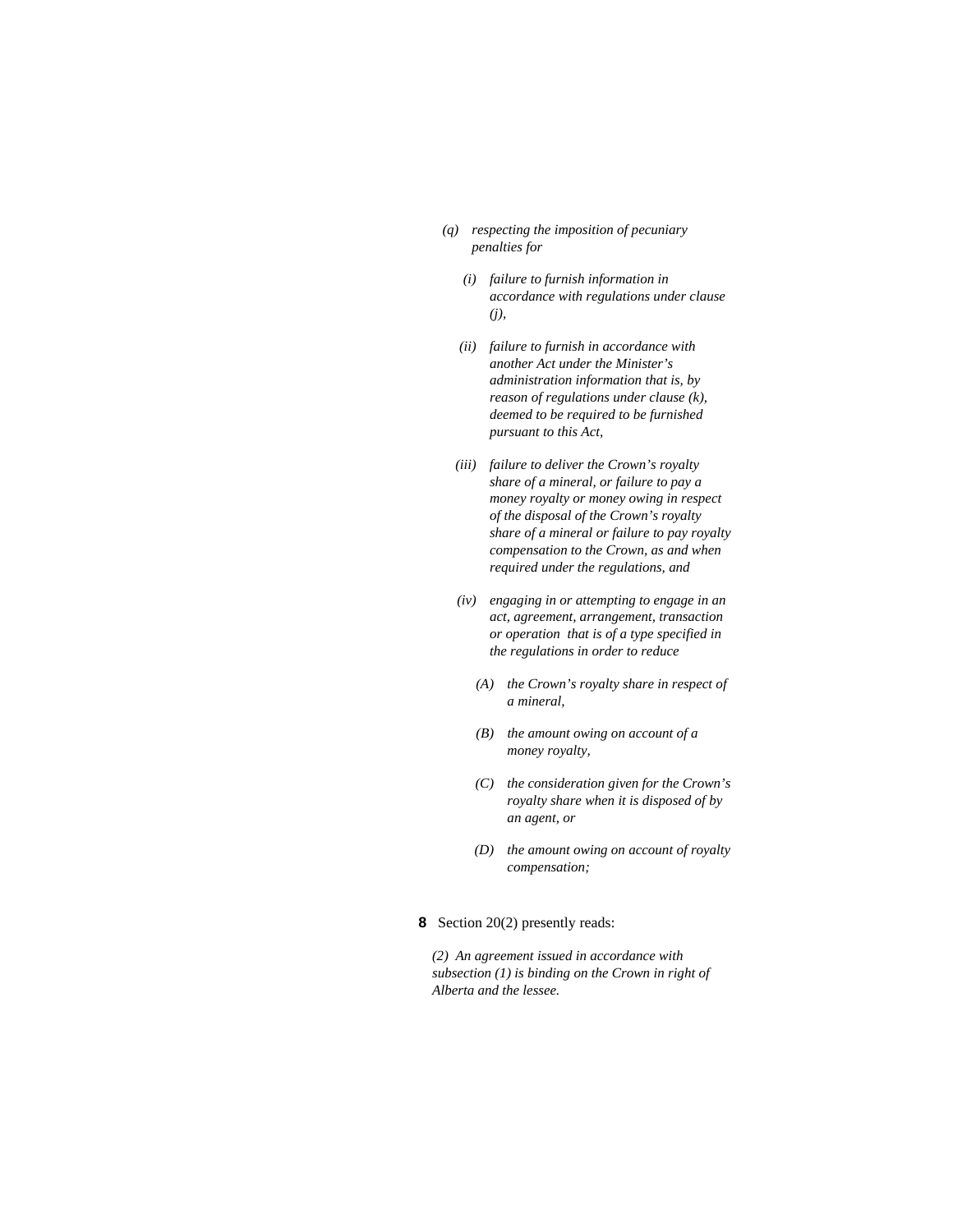#### **9** Section 24 presently reads:

*24 If, in the opinion of the Minister, an agreement contains a misdescription of a zone, the Minister may* 

- *(a) with the consent of the lessee, amend the agreement to correct the description without the payment of compensation to the lessee, or*
- *(b) if the lessee does not consent as provided in clause (a), cancel the agreement subject to the payment of compensation in accordance with the regulations.*

### **10** Sections 38 and 39 presently read:

*38(1) Where the Minister considers it appropriate to do so, the Minister may, in accordance with this section, recalculate or make additional calculations of* 

- *(a) the Crown's royalty share of a mineral, and*
- *(b) amounts owing* 
	- *(i) on account of a money royalty,*
	- *(ii) in respect of the Crown's royalty share of a mineral when disposed of by an agent, or*
	- *(iii) on account of royalty compensation.*

*(2) A recalculation or additional calculation may be made by the Minister* 

- *(a) on the Minister's own initiative, or*
- *(b) on receipt of a request in writing that is made by the lessee, the lessee's agent or any other person authorized by the regulations to make*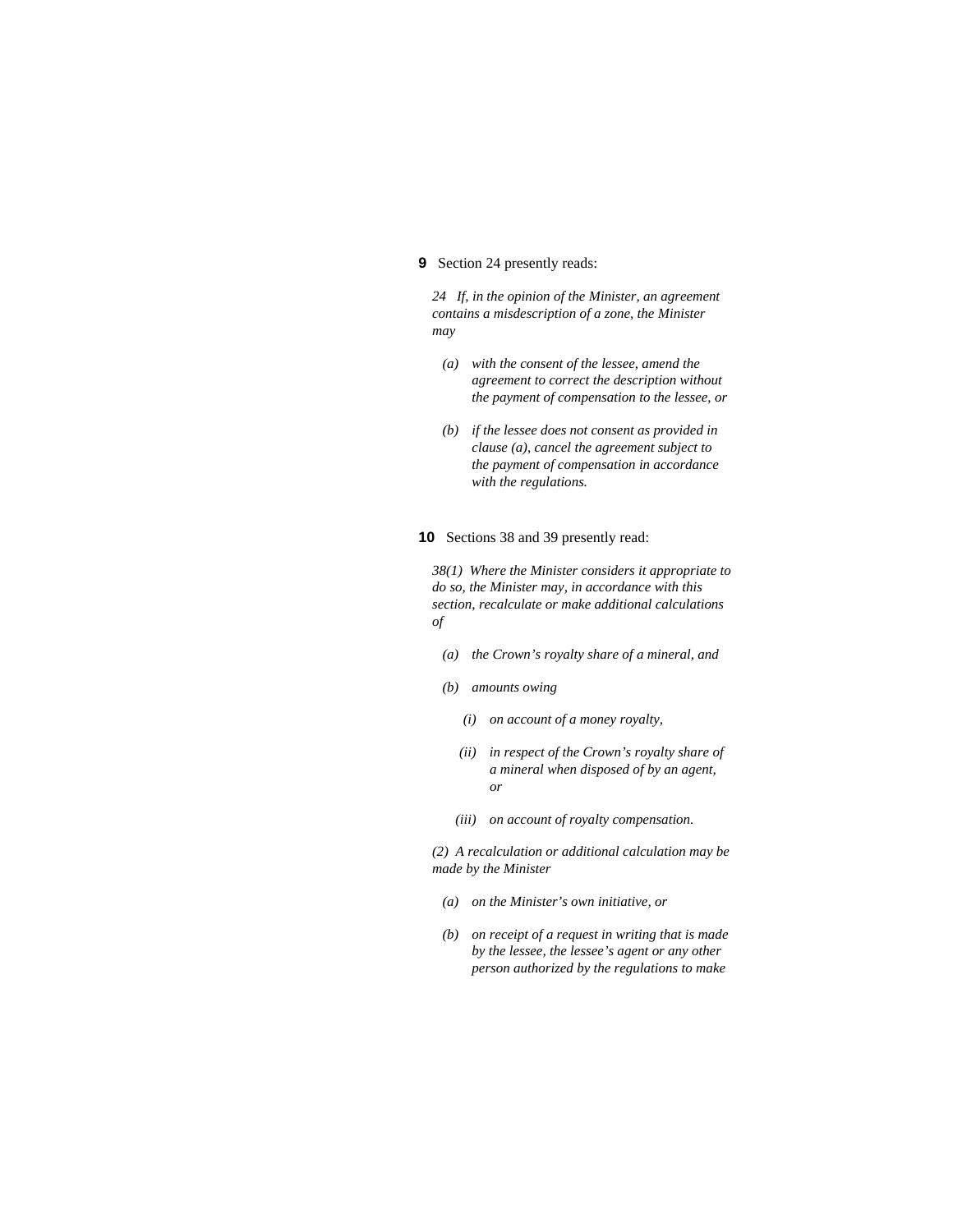*the request in accordance with any terms and conditions specified by the Minister.* 

*(3) A recalculation or additional calculation may be made* 

- *(a) within 4 years after the end of the calendar year in which* 
	- *(i) the mineral that is the subject of the recalculation or additional calculation was recovered, in a case to which subsection (1)(a) applies, or*
	- *(ii) the amount owing in a case to which subsection (1)(b) applies,*
- *or* 
	- *(b) at any time, if the recalculation or additional calculation is made necessary by reason of* 
		- *(i) fraud, or*
		- *(ii) misrepresentation attributable to neglect, carelessness or wilful default*

 *in the filing or submission of any report or other information under this Act.* 

*(4) Where the recalculation or additional calculation is made* 

- *(a) pursuant to a written request in accordance with subsection (2)(b), or*
- *(b) as a result of an audit or examination under section 47(5),*

*and the written request is received or the audit or examination is commenced in the 4th year as calculated under subsection (3)(a), that 4-year period is extended by one year.* 

*(5) If the Minister makes a recalculation or additional calculation under this section or section*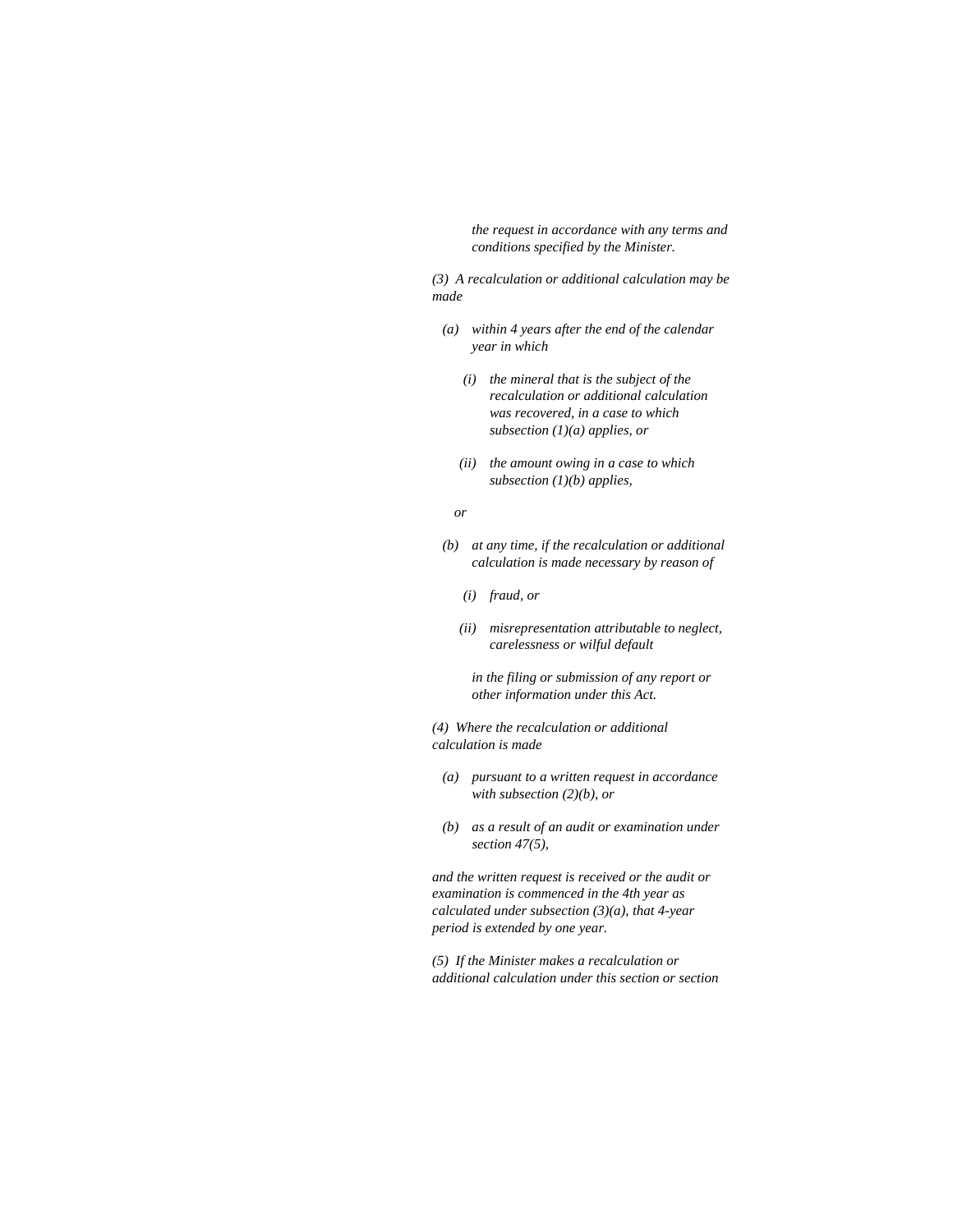*39, the Minister may also make recalculations or additional calculations of interest payable and related penalties.* 

*39(1) A lessee, an agent of a lessee and any other person authorized by the regulations to make an objection may, in accordance with the terms and conditions specified by the Minister and in the form and manner and within the time specified by the Minister, object to* 

- *(a) the Minister's calculation of the Crown's royalty share of a mineral or an amount owing* 
	- *(i) on account of a money royalty,*
	- *(ii) in respect of the Crown's royalty share of a mineral when disposed of by an agent, or*
	- *(iii) on account of royalty compensation,*

 *and* 

 *(b) the Minister's recalculation or additional calculation under section 38* 

*with respect to the lessee.* 

*(2) On receipt of an objection under subsection (1), the Minister may recalculate or make additional calculations of the Crown's royalty share or an amount referred to in clause (a), as the case may be, that the Minister considers appropriate.* 

### **11** Section 41 presently reads:

*41(1) Unless the Minister directs otherwise, if a person pays money to the Crown in right of Alberta in respect of an agreement, the money shall be applied* 

 *(a) first, on any penalties charged under this Act,*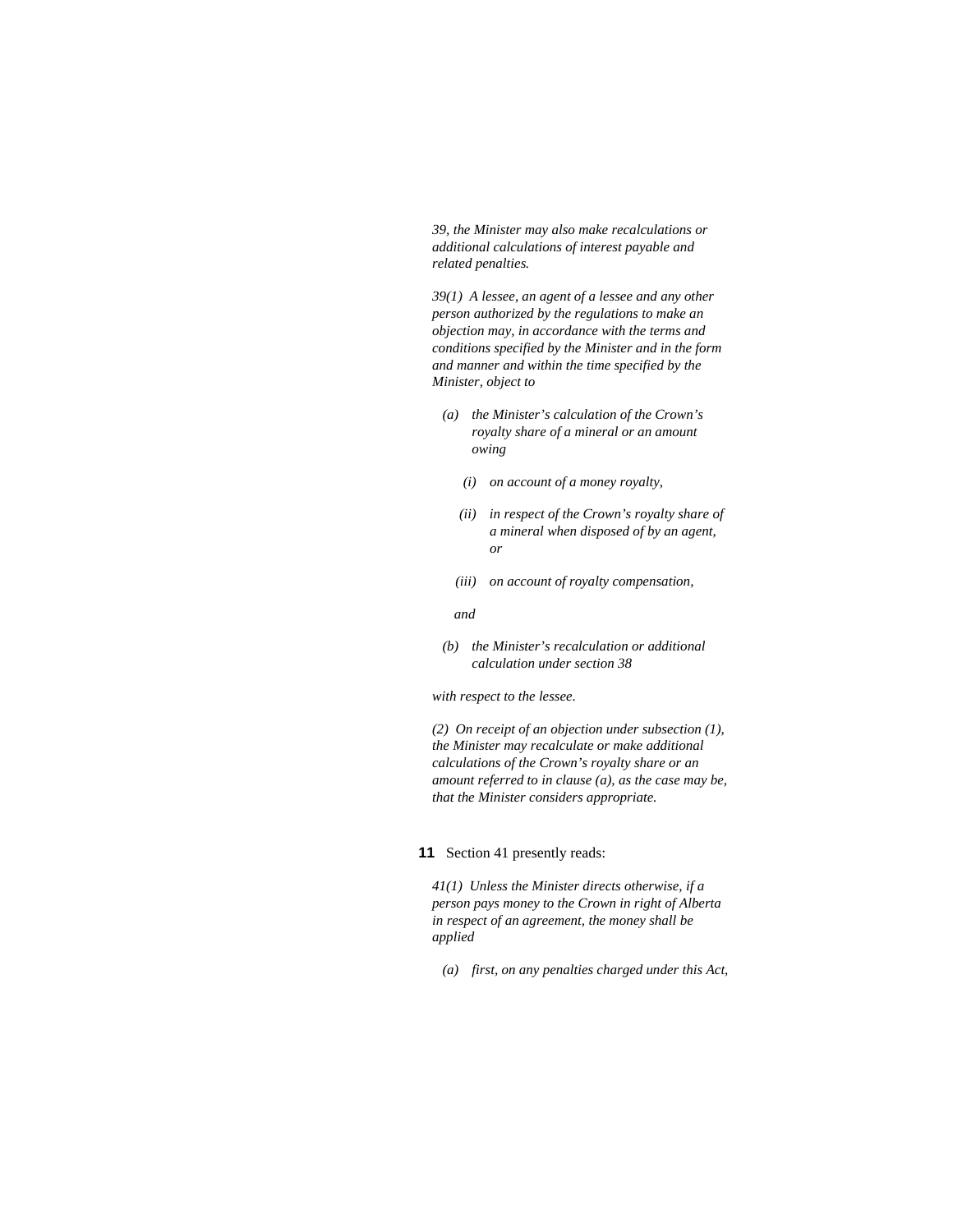- *(b) 2nd, on any interest charged under this Act,*
- *(c) 3rd, on rentals in arrears, and*
- *(d) 4th, on money owing on account of a money royalty or in respect of the disposition of the Crown's royalty share of a mineral by an agent.*

*(2) If a person pays money on account of 2 or more agreements and does not specify the amount of the payment to be applied to each agreement, the Minister may apply the payment to any one or more of the agreements.* 

# **12** Section 46(4) presently reads:

*(4) Where any amount is owing by any person to the Crown in right of Alberta under this Act or any other enactment under the administration of the Minister, the Minister may recover that* 

*amount by way of set-off against any amount owing to that person by the Crown in right of Alberta pursuant to this Act or any other enactment under the administration of the Minister.* 

### **13** Deposits.

**14** Section 55 presently reads:

*55(1) Where the Minister has grounds to believe that a person has contravened section 54(1), the Minister may in writing direct that person to pay to the Minister within the time specified in the direction compensation in an amount determined under this section.* 

*(2) Subject to subsection (3), the amount of compensation must be an amount equal to*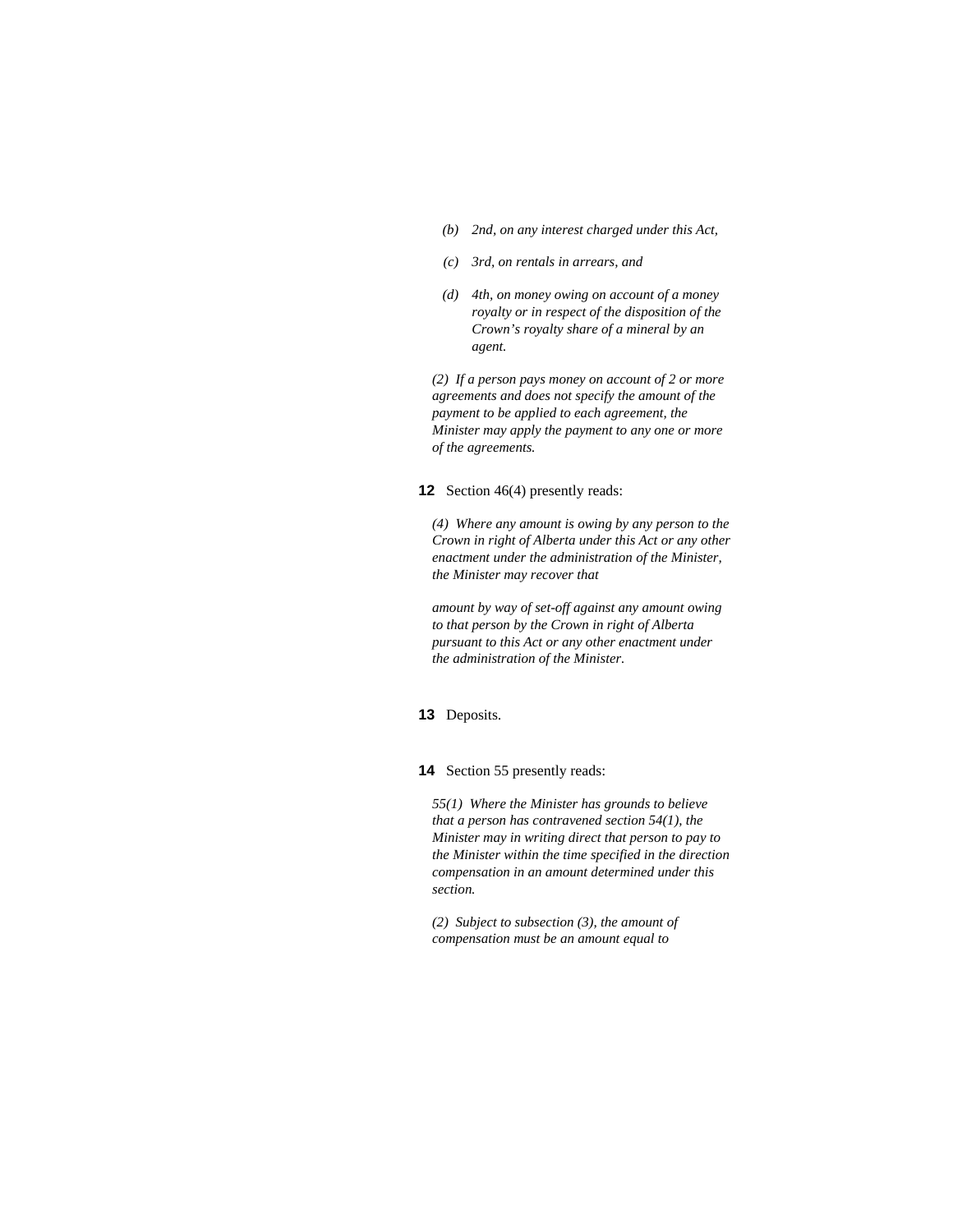*(a) the value of the mineral, as determined by the Minister, that was won, worked or recovered in contravention of section 54(1),* 

#### *less*

 *(b) that portion of the incremental costs of drilling and production incurred that the Minister considers is* 

> *attributable to the unauthorized winning, working or recovery of the mineral.*

*(3) No costs may be deducted under subsection (2)(b) in respect of any part of a mineral won, worked or recovered in circumstances where the Minister is of the opinion that the person who won, worked or recovered the mineral knew or ought reasonably to have known that the person was doing so in contravention of section 54(1).* 

*(4) The Minister may require a person who claims a deduction for costs under subsection (2)(b) to provide to the Minister within the time and in the manner specified by the Minister any documentation or other information in support of the claim that the Minister requires.* 

*(5) Compensation referred to in a direction under subsection (1) is recoverable by the Minister in an action in debt.* 

*(6) Section 43 applies to compensation owing under this section in the same way as if it were liability in respect of royalty on a mineral.* 

# **15** Section 67 presently reads:

*67(1) A coal lease grants the right to the coal that is the property of the Crown in the location in accordance with the terms and conditions of the lease.* 

*(2) The Minister, on the recommendation of the Energy Resources Conservation Board that it is*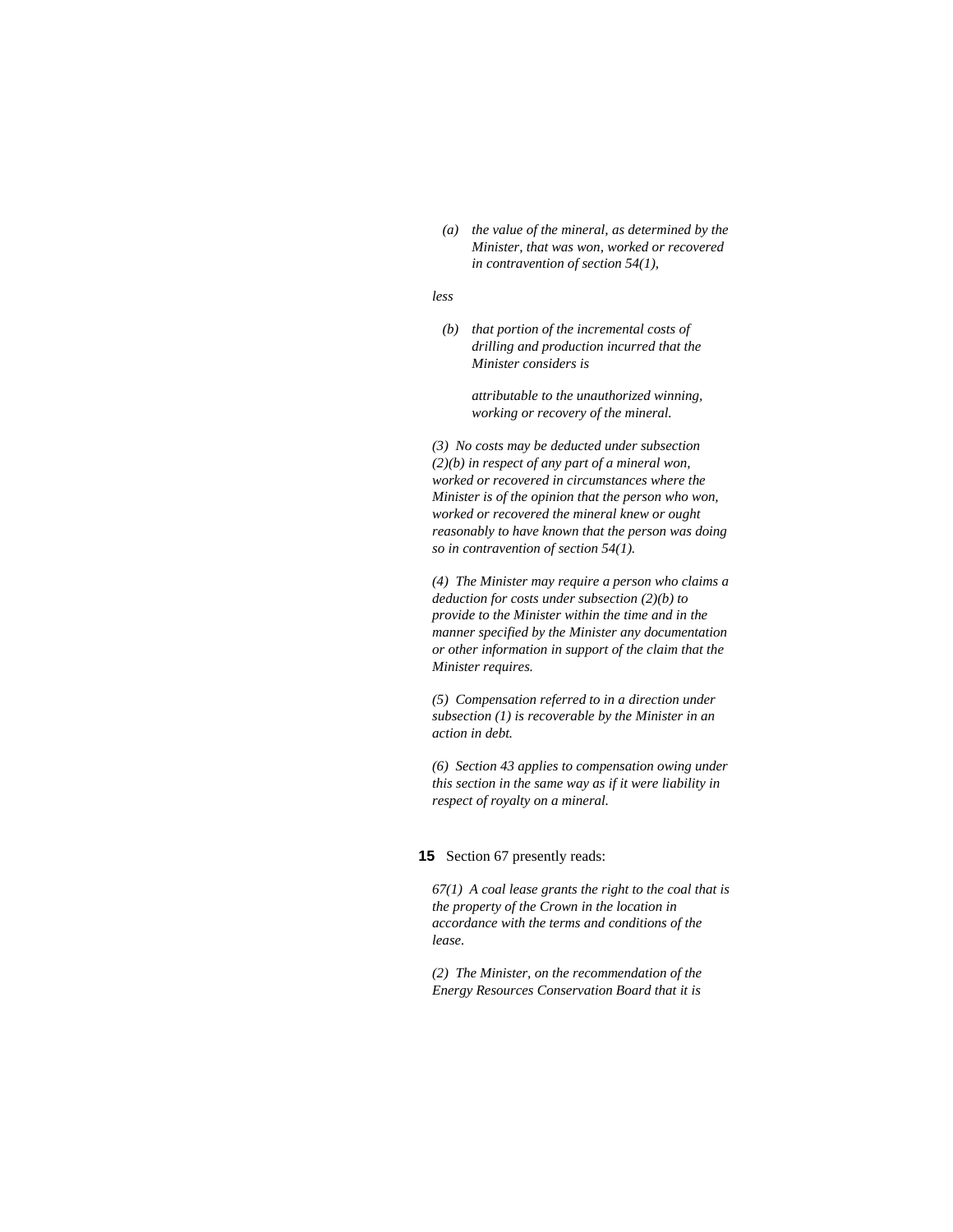*necessary to do so for safety or conservation reasons, may authorize the lessee of a coal lease to recover natural gas contained in a coal seam in the location of the coal lease.* 

### **16** Section 69 presently reads:

*69(1) The lessee of a coal lease who operates a coal mine shall make available for sale at the lessee's mine to Alberta residents the coal they require for their own domestic household needs at a price per tonne not exceeding the average price per tonne for the last month during which the lessee sold similar coal otherwise than for domestic household needs.* 

*(2) This section does not apply to a lessee with respect to a mine where all the coal obtained from that mine is sold for domestic household needs only.* 

#### **17** Section 77 presently reads:

*77 No lease may be granted for the right to any mineral in a road allowance, other than coal, petroleum, natural gas, oil sands or any quarriable minerals, unless with the approval of the Lieutenant Governor in Council.* 

#### **18** Section 83(1)(e) presently reads:

*83(1) The Lieutenant Governor in Council may make regulations* 

 *(e) respecting the obligations of lessees and the powers of the Minister in cases where petroleum or natural gas is being produced from a freehold well in a spacing unit laterally adjoining a spacing unit containing the location or part of the location of a lease or licence;* 

### **19** Solution gas.